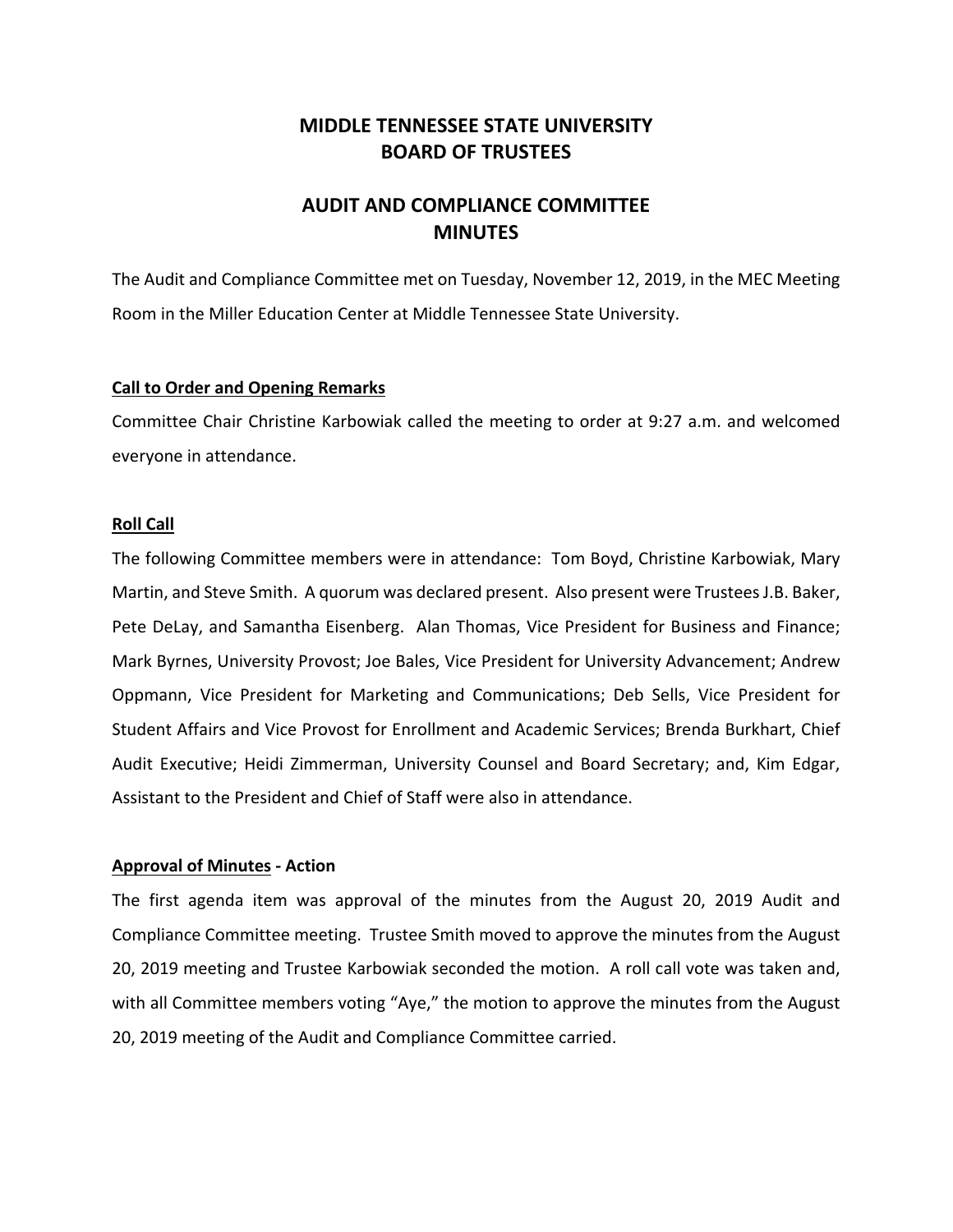#### **Policy Revisions, Policy 10 Ethics and Code of Conduct ‐ Action**

Revisions to Policy 10 Ethics and Code of Conduct were presented by Ms. Gené Stephens, Assistant Vice‐President, Office of Compliance and Enterprise Risk Management. The proposed revisions added Sections IV. Investigatory Process and V. Appeals to the policy. Discussion regarding a timeline for the investigatory process followed after Trustee Martin commented there was not a timeline included for the investigation process. A motion was made by Trustee Martin to amend and approve the policy with additional language added as Section IV. F. to state, "The Office of Compliance and Enterprise Risk Management will conduct an adequate, reliable, and impartial investigation in a reasonable and timely manner." Trustee Boyd seconded the motion. A roll call vote was taken and, with all Committee members voting "Aye," the motion to amend and approve the policy with the additional language added as Section IV.F. carried.

### **Results of External Reviews ‐ Information**

Ms. Burkhart presented the results of two external reviews. The Office of the Comptroller of the Treasury released the investigative report, MTSU Athletic Department, on August 29, 2019. The report concluded an associate athletic director made a questionable purchase of \$3,500 with his university purchasing card and department staff used university purchase credit from a sports and fitness company to provide at least \$34,084 in shoes and apparel to family and friends. The report also included an internal control deficiency of inadequate oversite of use of sponsorship trade. The report concluded that management of the Athletic Department indicated they were establishing new practices and procedures to correct the findings and the internal control deficiency disclosed in the report. An update of corrective actions addressing the findings and internal control deficiency was requested for the next Audit and Compliance Committee meeting.

The Tennessee Department of Finance and Administration, Office of Criminal Justice Programs conducted a financial desk review on October 17, 2019 of the STOP (Services, Training, Officers, Prosecutions) funding for the fiscal year ending June 30, 2020. There were no findings of noncompliance.